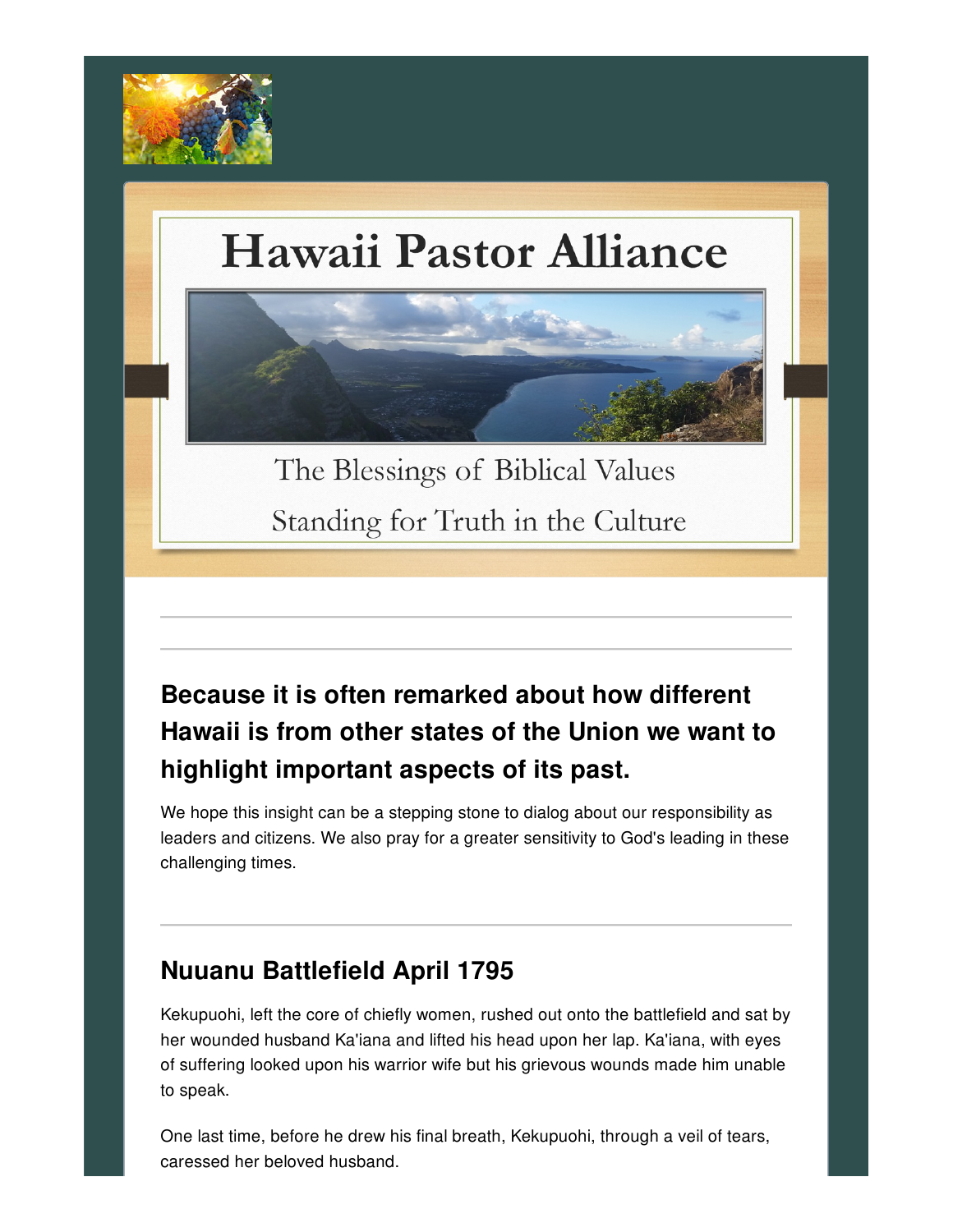Such a pathetic sight, on this terrible battlefield, cut to the heart of the warring onlookers.

It is said the shooting on both sides was restrained as they looked on at this woeful sight of the loving wife giving her dying husband one final caress.

Because of conflicts with the other Hawaii chiefs and a fear for his life, Ka'iana had defected from Kamehameha's army to join the alliance with Kamehameha's adversary Kalanikupule.

His Ali'i wife, Kekupuohi, stayed loyal to Kamehameha and was part of a contingent of Warrior Wahines whose marksmanship skills were effectively put to use during this historic conflict.

The carefully laid plans and fortifications of Kalanikupule, designed to lure Kamehameha's army into a trap, proved insufficient as his allied army was out maneuvered and its leaders cut down.

Kamehameha's troops moving down from Pauoa Flats to a place near Jackass Gingers, turned what had been a hazardous retreat of Kalanikupule's army into a scramble for survival by the outflanked Oahu defenders.

And, so began the headlong flight to the death trap of the Nuuanu Pali.

Though largely ignored, this battle of Nuuanu ranks along with Yorktown, New Orleans, the Alamo, Gettysburg and the Little Bighorn as one of the most momentous clash of arms to ever take place on (what is now) American soil.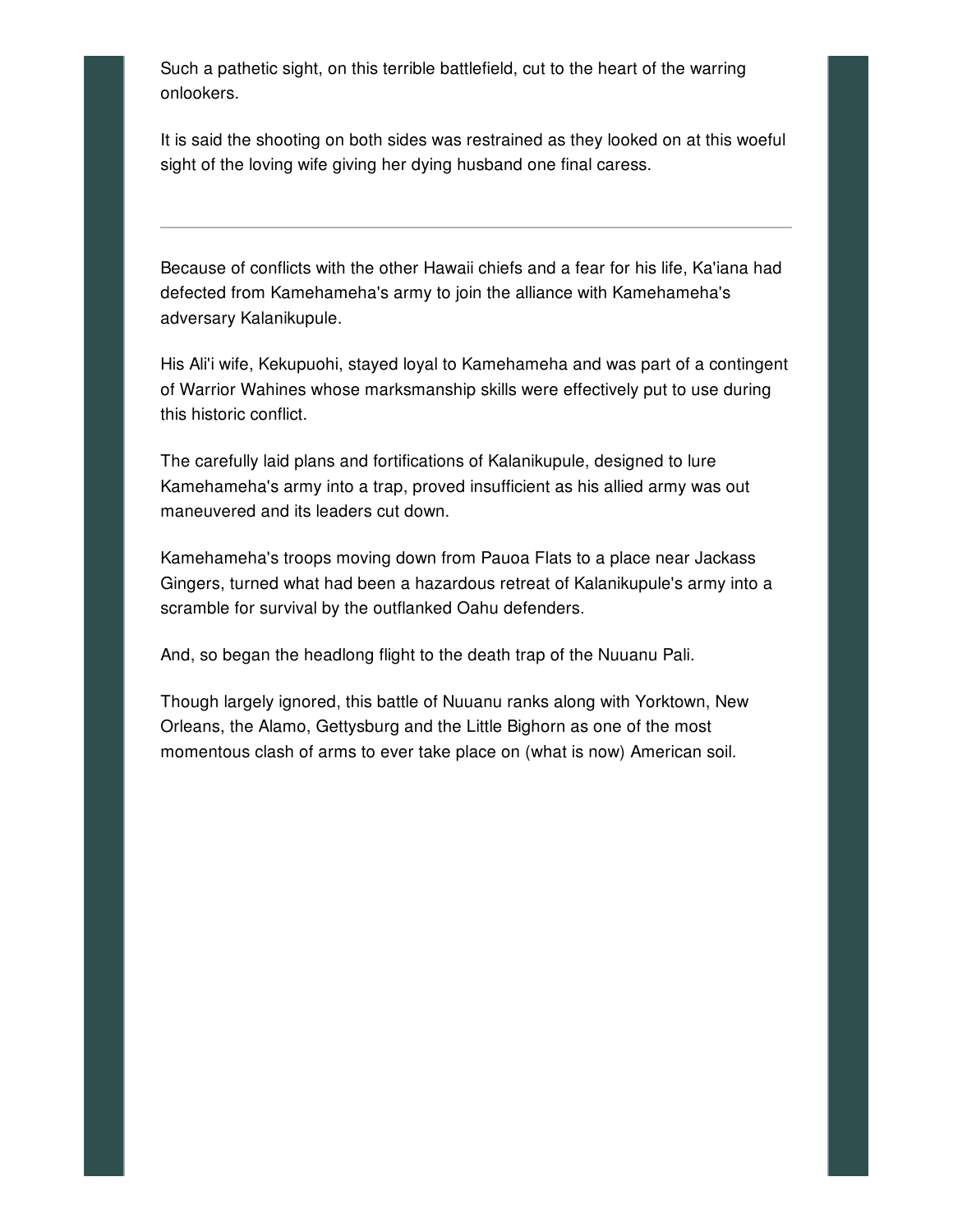

Hawaii's intersection with the western world is highly complex and is still an ongoing process. There is an unbroken line leading from events like the Battle of Nuuanu and after the death of Kamehameha, the overturning of the Kapu system which was (initially) to aid in the development of a centralized monarchy system of government.

Such rapid cultural change lead to (at least in part) the alienation of native Hawaiians from their own culture and land base, a break which continues to this day.

In this maelstrom of human events God has always been present. A number of years before the arrival of the missionaries a prophecy had been given by Kalaikuahulu predicting that the Hawaiian people would receive a message from Heaven "entirely different from anything they had known, and that the tabus of the country would be subverted."

It is important, as we contemplate modern Hawaii, to remember it was united by conquest after years of brutal warfare. It overturned its old order in response to social, economic and spiritual forces converging on it from both east and west.

Hawaii has endured great hardship and to His praise, the blessings of God's hand of providence.

Just as God's blessings are new every morning, so too is the work for believers living in these islands.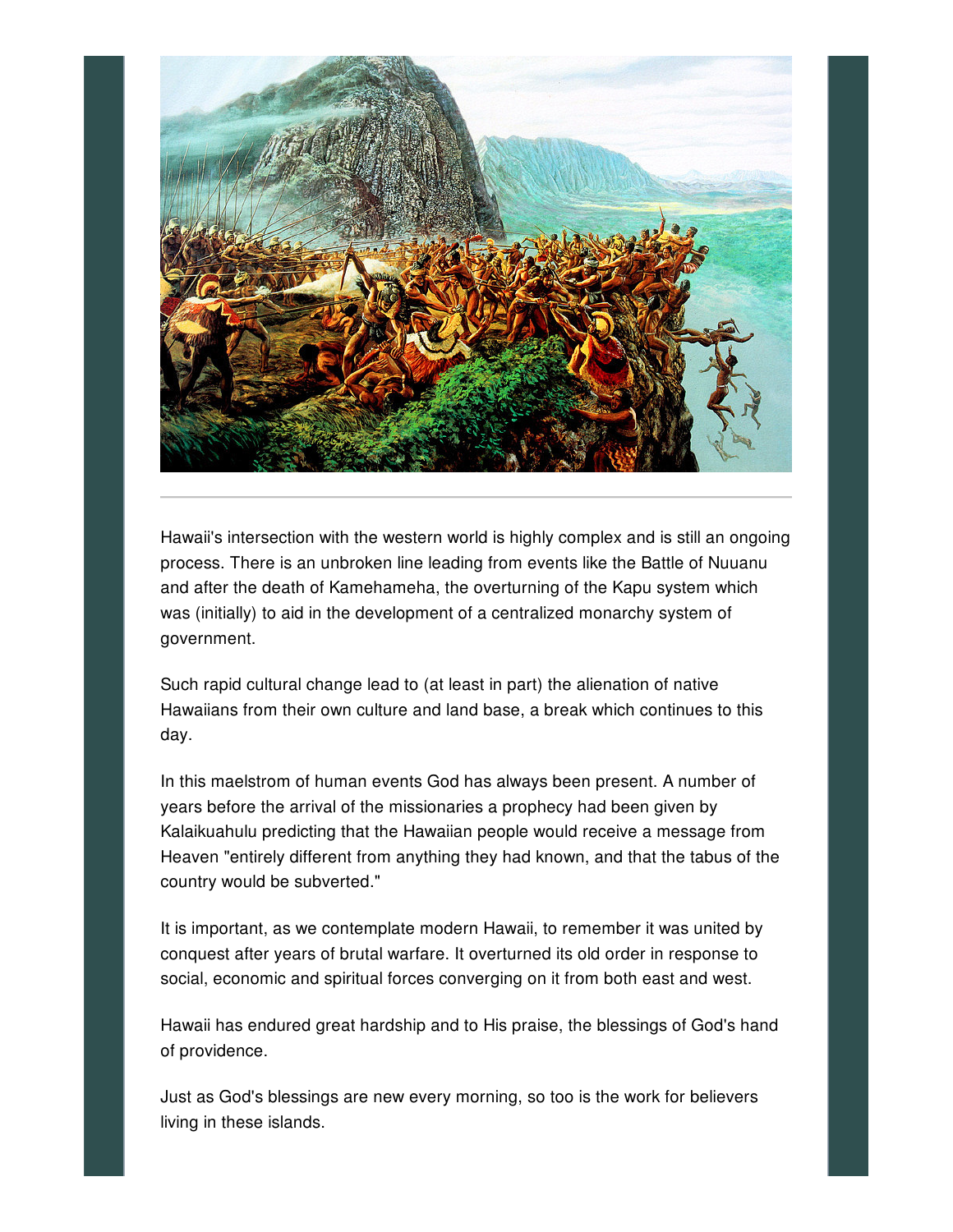When we pray and prepare for God's hand to move in a greater and more profound way in our state, understanding the impact of these past events on our present culture, will help to focus and guide our efforts.

Hawaii Pastor [Alliance](http://hawaiipastoralliance.us/)

## **News and Updates**



#### **Conservatives say 'I do.' Liberals say 'Why bother?' And that's a problem.**

That's especially clear when it comes to children. No government subsidy program, regardless of how generous, can substitute for the benefits of having two adults, not just one, focus their attention and resources on a child's needs. The benefits are so strong, in fact, that they seem to generate spillover effects: A landmark study of economic mobility found that one of the strongest predictors of income mobility was growing up in a neighborhood with lots of two-parent families, even for a child being raised by a single parent.

#### Full [Article>>](https://www.washingtonpost.com/opinions/2019/10/11/conservatives-say-i-do-liberals-say-why-bother-thats-problem/?fbclid=IwAR0JhAzerffO9swFtOHqGaVjNrm_slm-fLNTSeZs7L5hy7nK616igJAdhGw#click=https://t.co/XHqAyQWISU)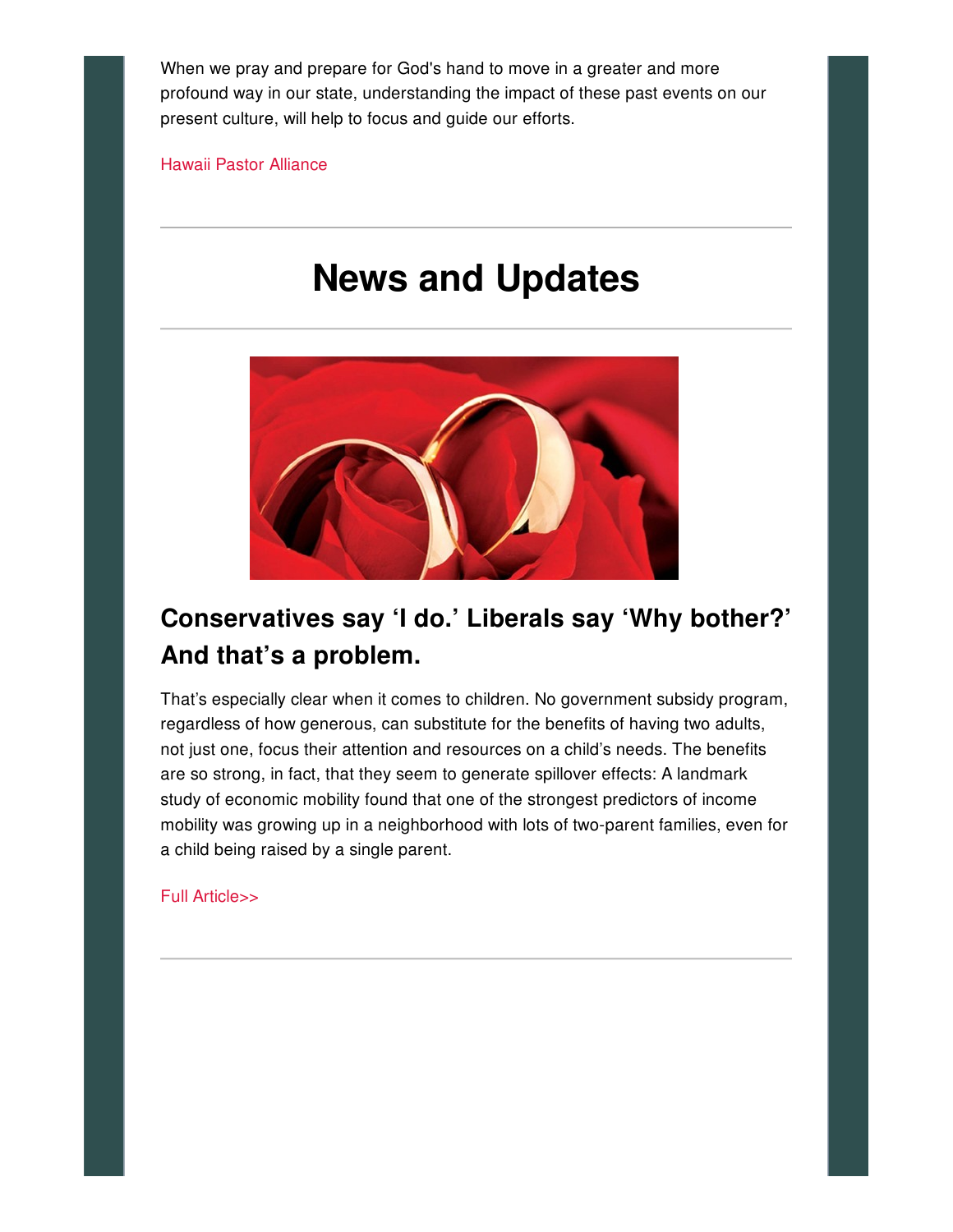

#### **CALIFORNIA GOVERNOR SIGNS CAMPUS ABORTION MANDATE**

SACRAMENTO, CA and WASHINGTON D.C. (10-11-19) – Following news that California Governor Gavin Newsom signed the controversial SB 24 into law requiring the distribution of life-ending, chemical abortion drugs through California public college and university health centers, Students for Life of America President Kristan Hawkins observed, "The Pro-Life Generation will not sit back and watch their college and university campuses be turned into Planned Parenthood's new money making machines."

Full [Report>>](https://studentsforlife.org/2019/10/11/breaking-california-governor-signs-campus-abortion-mandate/?fbclid=IwAR3Xot0vh0bhR1I_cavfFBi-cXCHRwrBBxTl10BzZALcOlr0-NaZvMsZmfE)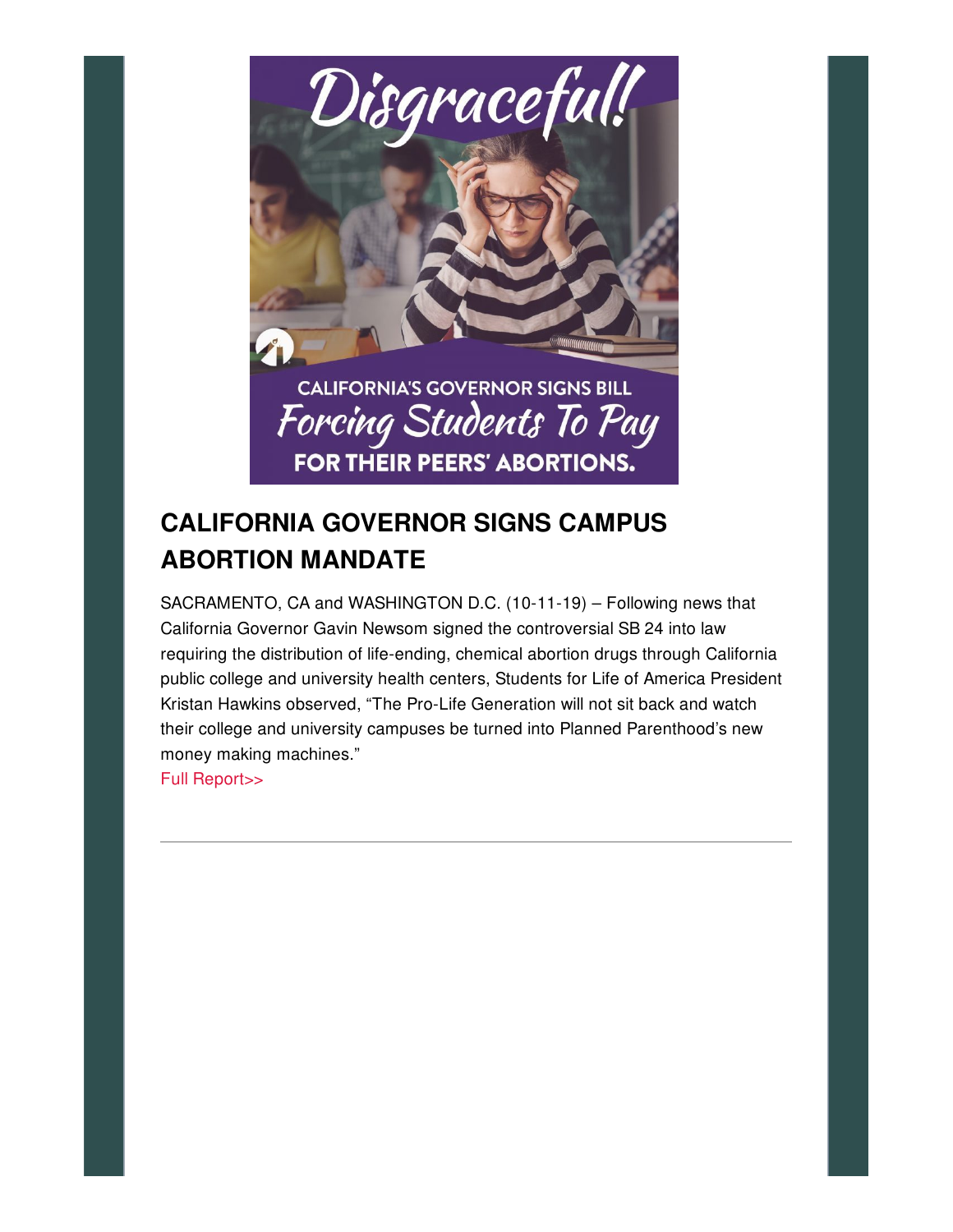

INTERNATIONAL DAY OF PRAYER FOR THE PERSECUTED CHURCH

#### **SUNDAY NOVEMBER 3, 2019**

Join Christians around the world on Sunday, Nov. 3, for the International Day of Prayer for the Persecuted Church — a global prayer meeting for our Christian brothers and sisters who boldly witness for Christ at any cost.

VOM's 2019 IDOP short film, Sang-chul: North Korea, provides a dramatic example of the challenges of following Christ inside the world's most restricted nation. The film will inspire you and your family, group, class or church to pray for persecuted Christians in North Korea and around the world.

Full [Report>>](https://www.persecution.com/IDOP)

**Hawaii Pastor [Alliance](http://hawaiipastoralliance.us/) Lifting Up Christ in the Culture**